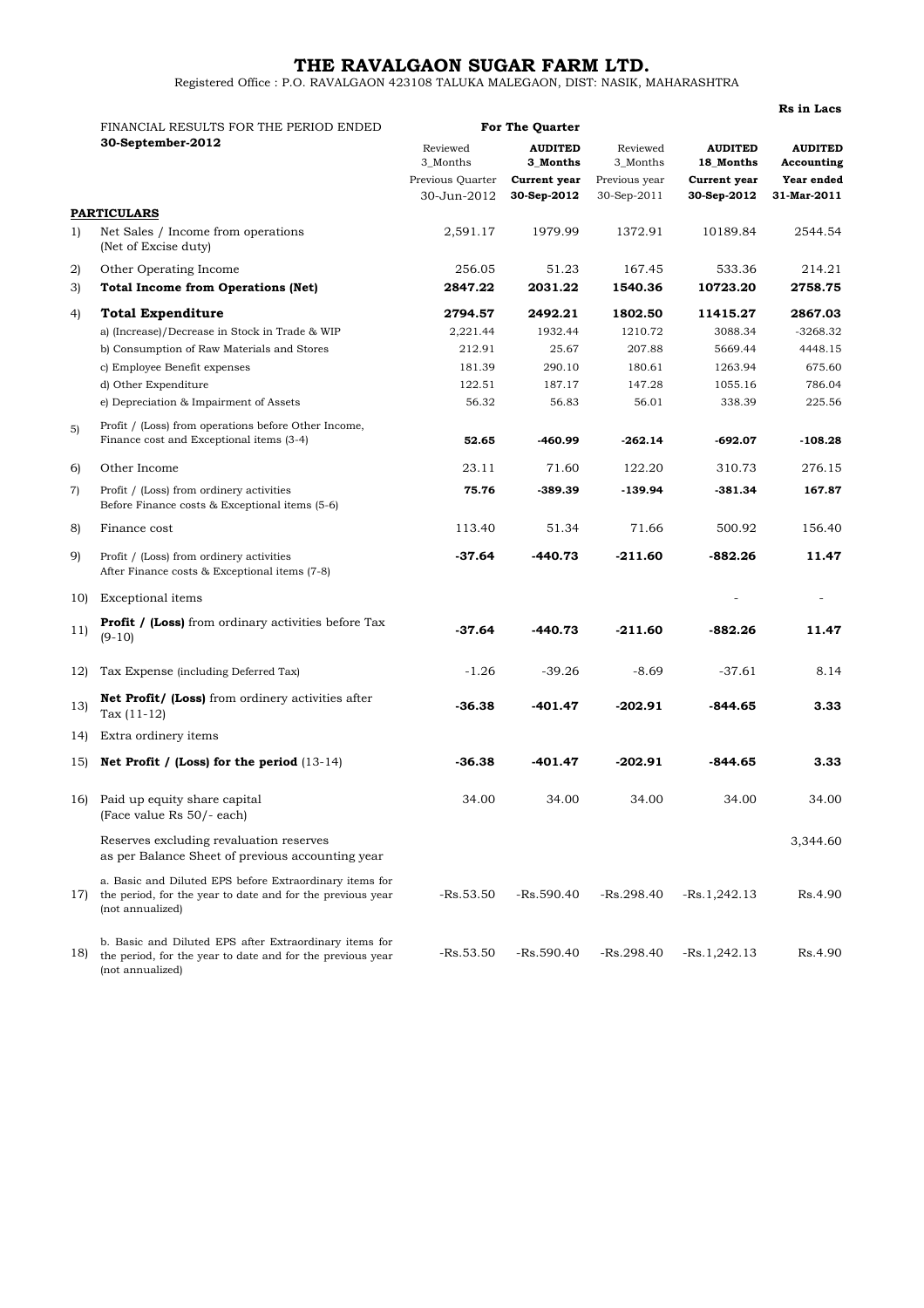## **THE RAVALGAON SUGAR FARM LTD.**

Registered Office : P.O. RAVALGAON 423108 TALUKA MALEGAON, DIST: NASIK, MAHARASHTRA

#### **A Particulars of Share holding**

|    | Public Shareholding<br>Number of shares<br>Percentage of shareholding                                       | 32,044<br>47.12% | 32,044<br>47.12% | 32.044<br>47.12% | 32,044<br>47.12% | 32,044<br>47.12% |
|----|-------------------------------------------------------------------------------------------------------------|------------------|------------------|------------------|------------------|------------------|
| 2) | Promoters and Promoter group Shareholding<br>a) Shares Pledged / Encumbered<br>Number of shares             | Nil              | Nil              | Nil              | Nil              | Nil              |
|    | Percentage of Promoters' Shareholding<br>(as a % of the total share holding of Promoter and Promoter group) | Ni1              | Ni1              | Ni1              | Ni1              | Nil              |
|    | Percentage of Promoters' Shareholding<br>(as a % of the total share capital of the Company)                 | Ni1              | Ni1              | Ni1              | Nil              | Nil              |
|    | b) Non-encumbered                                                                                           |                  |                  |                  |                  |                  |
|    | Number of shares                                                                                            | 35,956           | 35,956           | 35,956           | 35,956           | 35,956           |
|    | Percentage to Promoters' shareholding<br>(as a % of the total share holding of Promoter and Promoter group) | 100.00%          | 100.00%          | 100.00%          | 100.00%          | 100.00%          |
|    | Percentage of Promoters' Shareholding<br>(as a % of the total share capital of the Company)                 | 52.88%           | 52.88%           | 52.88%           | 52.88%           | 52.88%           |

|    | SEGMENTED RESULTS FOR THE PERIOD                |                  |                |               |                | Rs in Lacs             |
|----|-------------------------------------------------|------------------|----------------|---------------|----------------|------------------------|
|    | <b>ENDED</b>                                    | For The Quarter  |                |               |                |                        |
|    | 30-September-2012                               |                  |                |               | <b>AUDITED</b> |                        |
|    |                                                 |                  | <b>AUDITED</b> | Reviewed      |                | 18_MonthsED Accounting |
|    |                                                 |                  |                |               |                | Accounting             |
|    |                                                 | Previous Quarter | Current year   | Previous year | Current year   | Year ended             |
|    | <b>PARTICULARS</b>                              | 30-Jun-2012      | 30-Sep-2012    | 30-Sep-2011   | 30-Sep-2012    | 31-Mar-2011            |
| 1) | <b>Segment Revenue</b> (Including Other Income) |                  |                |               |                |                        |
|    | a) Sugar                                        | 2,495.11         | 1,839.30       | 1,401.43      | 9,088.23       | 1,060.64               |
|    | b) Confectionery                                | 388.36           | 425.10         | 373.43        | 2,425.23       | 2,242.84               |
|    | Less: Inter Segment Revenue                     | 28.49            | 170.35         | 118.10        | 535.28         | 497.87                 |
|    | Net Sales/ Income from Operations               | 2,854.98         | 2,094.05       | 1.656.76      | 10.978.18      | 2,805.61               |
| 2) | Segement Results Profit (+)/ Loss (-)           |                  |                |               |                |                        |
|    | before Tax and Interest                         |                  |                |               |                |                        |
|    | a) Sugar                                        | 115.00           | $-282.86$      | $-68.49$      | 13.21          | $-71.13$               |
|    | b) Confectionery                                | 14.07            | $-10.44$       | $-0.05$       | 91.70          | 370.11                 |
|    | Total                                           | 129.07           | $-293.30$      | $-68.54$      | 104.91         | 298.98                 |
|    | Less: Unallocated Expenses - Net                | 53.31            | 96.09          | 71.40         | 486.25         | 131.11                 |
|    | Less: Interest & Finance Charges                | 113.40           | 51.34          | 71.66         | 500.92         | 156.40                 |
|    | Less Exceptional Income                         |                  |                |               |                |                        |
|    | Profit / (Loss) before Tax                      | $-37.64$         | $-440.73$      | $-211.60$     | $-882.26$      | 11.47                  |
|    | Tax Expenses (including Deferred Tax)           | $-1.26$          | $-39.26$       | $-8.69$       | $-37.61$       | 8.14                   |
|    | Profit / (Loss) after Tax                       | $-36.38$         | $-401.47$      | $-202.91$     | $-844.65$      | 3.33                   |
|    | Extra Ordinary Item                             |                  |                |               |                |                        |
|    | Net Profit / (Loss)                             | $-36.38$         | $-401.47$      | $-202.91$     | $-844.65$      | 3.33                   |
| 3) | <b>Capital Employed</b>                         |                  |                |               |                |                        |
|    | (Segment Assets - Segment Liabilities)          |                  |                |               |                |                        |
|    | a) Sugar                                        | 4,601.53         | 2,616.65       | 3,469.58      | 2,616.65       | 4,895.11               |
|    | b) Confectionery                                | 467.51           | 538.96         | 618.75        | 538.96         | 453.20                 |
|    | c) Others                                       | 1439.56          | 1464.03        | 1428.47       | 1464.03        | 1944.26                |
|    | Total                                           | 6,508.60         | 4,619.64       | 5,516.80      | 4619.64        | 7292.57                |

#### **Notes**

1) The above results have been reviewed by the Audit Committee and taken on record by the Board of Directors at it's meeting held on 07-November-2012.

2) The Statutory Auditors have carried out audit of financial statements for Eighteen months ended 30-September-2012.

3) During the quarter ended 30-September-2012, no investor complaints were received and no complaint was pending at the beginning and at the end of the period.

4) Figures for the earlier period / year have been regrouped and restated wherever necessary.

For **The Ravalgaon Sugar Farm Ltd.**

**PLACE : Mumbai**

**H. B. Doshi DATE : 07-Nov-2012** Chairman & Managing Director